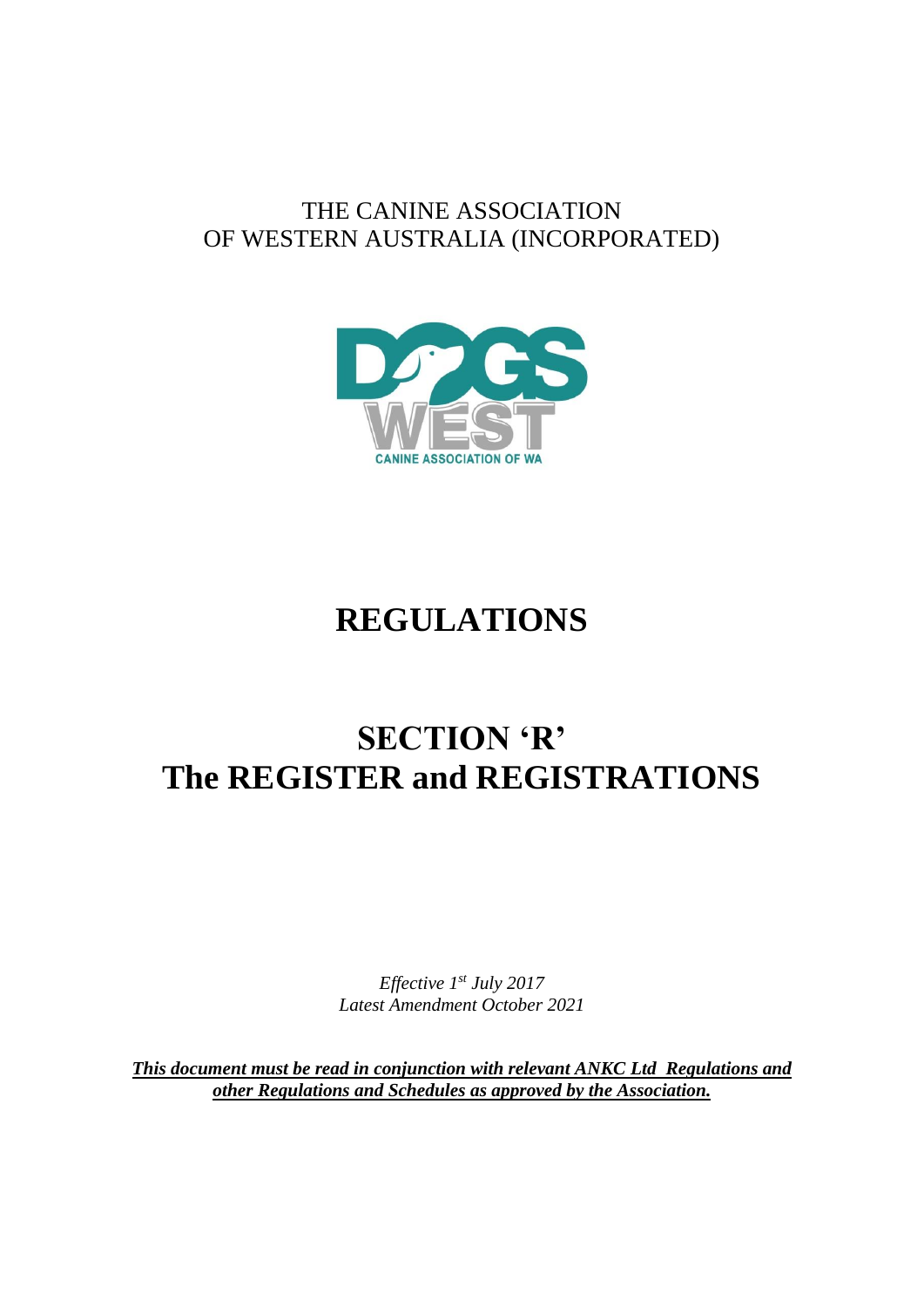# **Contents**

# Any breach of the regulations in this section is an offence (08/20)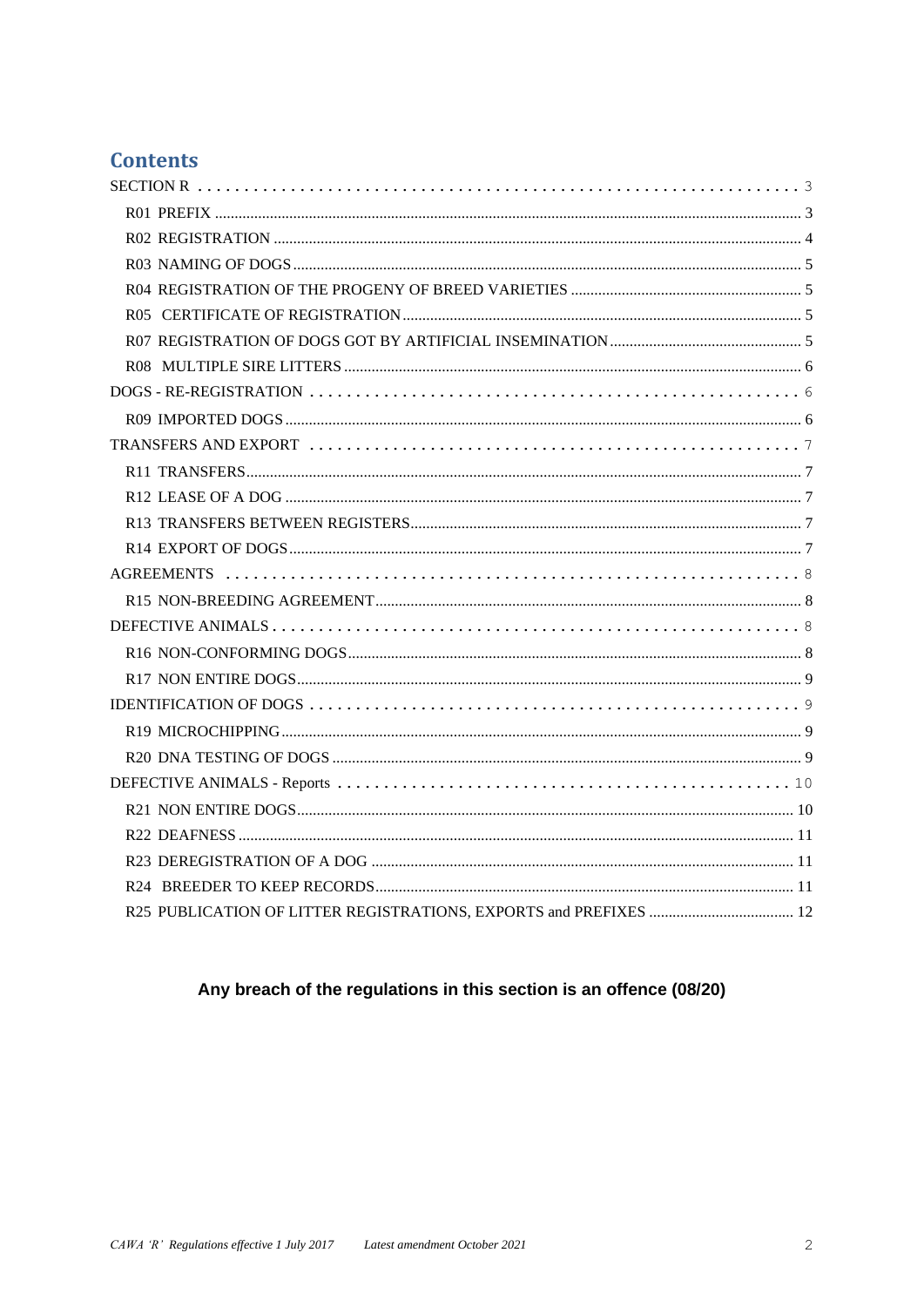# **SECTION R**

#### <span id="page-2-0"></span>**This section is to be read in conjunction with ANKC Ltd Regulations Section 6 The Register and Registration and Section 10 National Prefix Register**

#### <span id="page-2-1"></span>**R01 PREFIX**

- 1.1 Only financial Ordinary members of an ANKC Ltd Member Body may hold a prefix.
- 1.2 After twelve (12) months of eligible membership of an ANKC Ltd member body, upon payment of the applicable fee, a member who owns a main registered bitch may apply for the registration or transfer of a prefix.
	- 1.2.1 Application must be accompanied by a completed Breeders Education Prefix Exam based on the current ANKC Guidelines for Breeders and relevant regulations. This does not apply when a member already holds a current financial prefix in WA in their name only.
	- 1.2.2 The applicant must obtain a pass mark in the Breeders Education Prefix Exam before any prefix is allocated.
	- 1.2.3 Where the applicant has been a member for twelve (12) months with an ANKC Ltd member body and already holds a prefix, they must obtain a pass mark in the Breeders Education Prefix Exam – Part A only – before the prefix is transferred from the other member body. **(08/18)**
	- 1.2.4 Only one prefix may be applied for and maintained by a membership.
- 1.3 A junior member can only hold a prefix in conjunction with an ordinary member. When a junior moves to ordinary membership they must pass the Breeders Education Prefix Exam before the prefix can be renewed.
- 1.4 No dog can be submitted for registration unless the breeder holds a prefix.
- 1.5 All prefixes are approved by the ANKC Ltd.
- 1.6 No person may use a prefix not registered in their name.
- 1.7 Prefixes are renewed annually by payment of a renewal fee.
- 1.8 Prefix transfers require the written consent of the current owner. All transfers are approved by the ANKC Ltd.
- 1.9 Upon renewal of joint prefix, proof of the financial status of the other party must be furnished with the application of renewal.
- 1.10 A prefix where renewal fees have not been paid for a period of less than five (5) years may be renewed by the person in whose name it was last registered on payment of all back fees and submission of successfully completed Breeders Education Prefix Exam – Part A only. **(07/19)**
- 1.11 Lapsed Members as per A11.2
	- 1.11.1 Lapsed members, with an unfinancial prefix, i.e. within five years of prefix expiry, may renew said prefix on submission of:
		- Membership fees as per Regulation A11.2.3
		- Successfully completed Breeders Education Prefix Exam Part A only.
		- Back payment of outstanding Prefix renewal fees
		- 1.11.2 Lapsed members with an inactive prefix, i.e. in excess of five years of prefix expiry, must complete 12 months membership as per clause 1.2.
	- 1.11.3 Lapsed members applying for a new prefix, or not previously having held a prefix, must complete 12 months membership as per clause 1.2. **(07/19)**
- 1.12 Appeals against the rejection of a prefix are to be made through the member body to the ANKC Ltd in accordance with procedures in ANKC Ltd regulations.
- 1.13 A prefix cannot be transferred by or to members whose membership is suspended, disqualified or terminated. **(10/17)**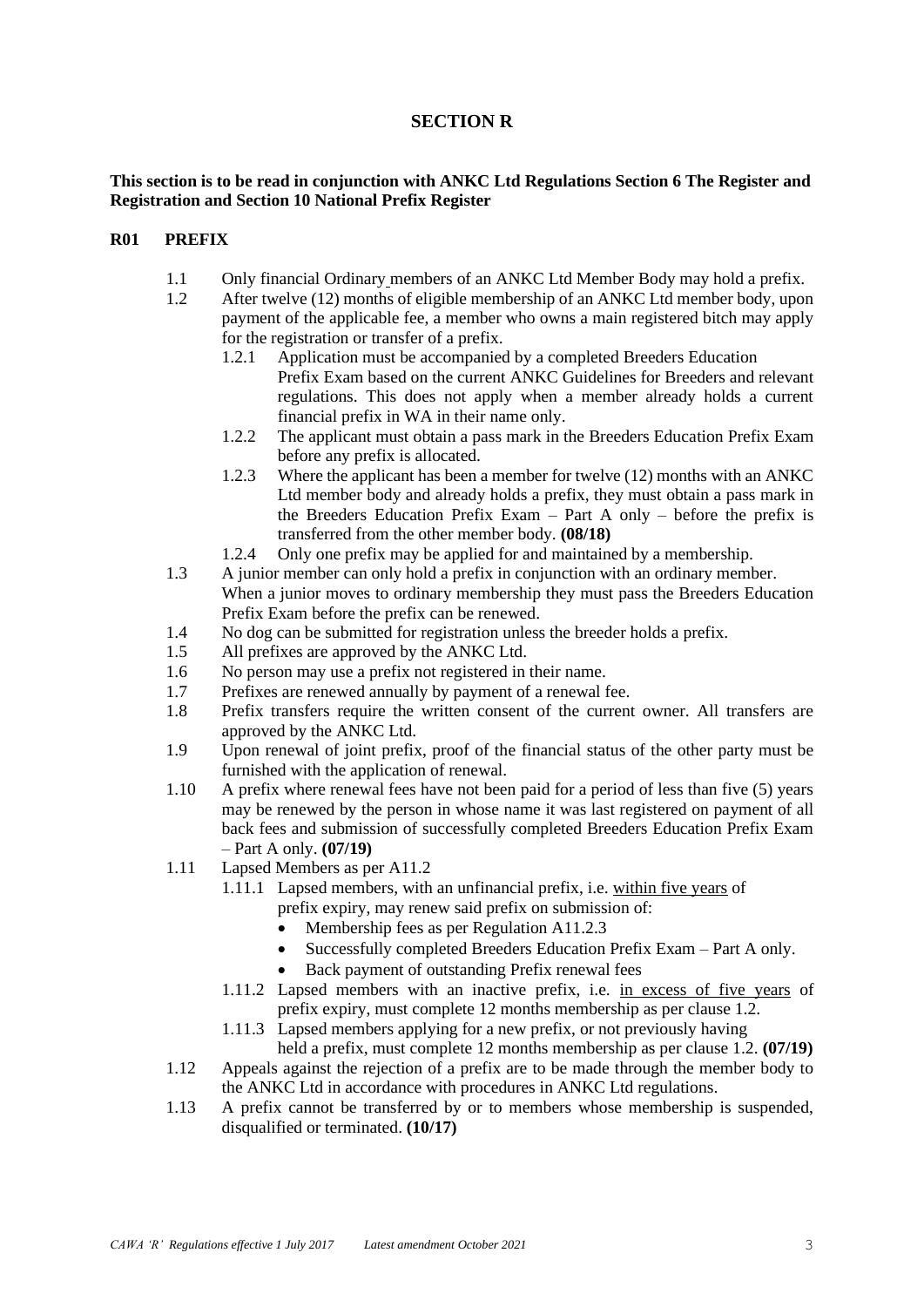# <span id="page-3-0"></span>**R02 REGISTRATION**

All applications for registration must be on the official form with the prescribed fee and comply with:

- 2.1 Dogs whelped shall be eligible for registration by Dogs West provided that:
	- 2.1.1 At least one of the registered owners of the dam is resident in Western Australia and is a member of the Association, irrespective of where in Australia the litter is born, except as in 2.1.2.
	- 2.1.2 where a prefix is jointly owned, registered and maintained in more than one State or Territory, the litter must be registered in the State or Territory in which the pups are born.
	- 2.1.3 the owner of the dam of the litter must:
		- be a financial member of an ANKC Ltd Member Body and
		- have a current financial ANKC Prefix at the dates
			- o of mating and
			- o of whelping and
			- o of registration.
	- 2.1.4 the registered owner of the stud dog for the litter must be a financial member of an ANKC Ltd member body at the time of the mating.
	- 2.1*.5* The service declaration on the litter registration form must be signed by the registered owner of the stud dog and provided to the registered owner of the dam.

**(03/20)**

- 2.2 All litters must be registered registration after four months will incur a penalty fee.
- 2.3 No litter shall be accepted for registration after six (6) months from the date of birth without prior approval of the Administrative Officer.
- 2.4 The birth date of the whole litter shall be taken as the day on which the first puppy is whelped.
- 2.5 All puppies from the same litter must be registered at the same time.
- 2.6 All dogs to be registered must be from an ANKC main registered dam and a sire (or semen) which is registered in the ANKC Ltd's main register.
- 2.7 A breeder shall make application to register the puppies in a litter on Main or Limited Registers – the registration application must clearly indicate whether the dog is main or limited – if not nominated then on main.
	- 2.7.1 Main register is open to dogs whelped from a sire and dam that are both registered either in the ANKC Ltd's Main Register or other Register recognised by the ANKC Ltd.
	- 2.7.2 Limited Register is open to dogs eligible for registration where the breeder stipulates that the dog is:
		- (i) ineligible for exhibition at a Conformation Exhibition, and
		- (ii) not to be used for breeding purposes, and/or
		- (iii) not entire or has been desexed, and
		- (iv) ineligible for export pedigree, and
		- (v) not registered on the main register
- 2.8 Dogs, except Greyhounds, must be named at the time of registration.
- 2.9 Registration of a Natural Bob Tail
	- For procedure to register a natural bob tail refer to ANKC Ltd Part 6 6.10.
- 2.10 DNA Parentage by DNA Test Results (ANKC 10/14, 6.6.1) Where a registered breeder submits a litter application and subsequently, for whatever reason, makes a request to alter the pedigree of the progeny being registered, for example, to change the sire or dam from that submitted on the original application, then that registered breeder shall be required to obtain DNA Parentage Test Results which clearly identifies the correct sire and dam of each puppy in the litter in question, prior

to registration.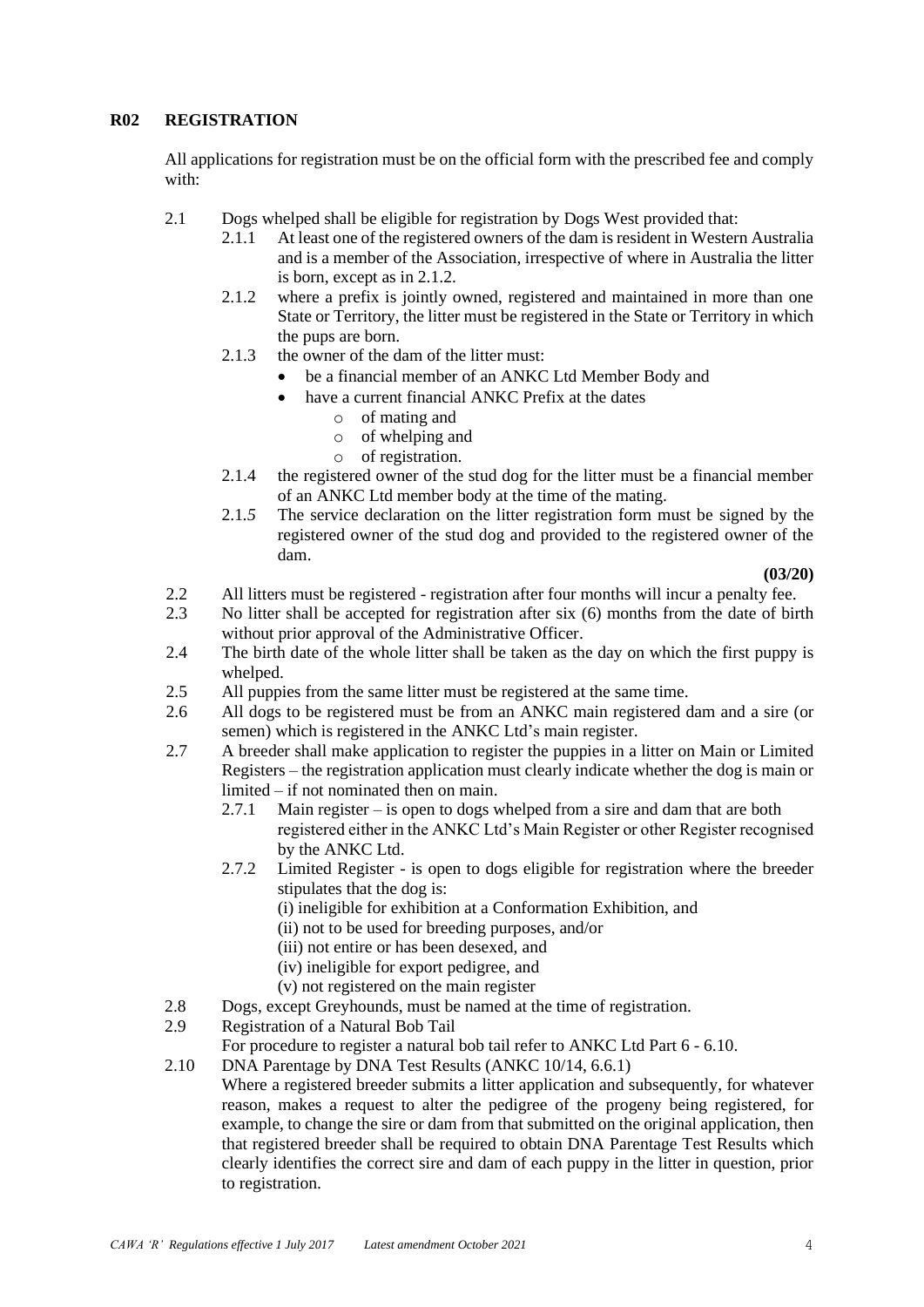All requested DNA test results must be provided.

All costs are to be borne by the breeder of the litter.

Refer R20 and ANKC Ltd Part 6 – Section 2 Testing of Dogs. (BOD 10/17)

2.11 A Member Body maintains the right to inspect any litter to ensure that the puppies are being registered as the correct colour/s and features in accordance with the Breed Standard and consequently on the correct register. Refer ANKC Part 6 – 6.2 Colours.

# <span id="page-4-0"></span>**R03 NAMING OF DOGS**

Refer to ANKC Ltd Section 6 Register & Registrations and Section 10 National Prefix Register.

3.1 The registered prefix of a breeder must be included in the name of every animal bred by him and such prefix shall be deemed to be part of the name in the following order: Breeder's registered prefix,

Dog's name - which must be unique for that breeder

- 3.2 Once a name has been registered and duly recorded by the ANKC it cannot be changed except with the consent of the administrative officer. Application is to be made by the breeder within three months of registration with a rationale.
	- No alteration will be considered if the dog has competed or been bred from.
- 3.3 The administrative officer reserves the right to reject names deemed unsuitable.

# <span id="page-4-1"></span>**R04 REGISTRATION OF THE PROGENY OF BREED VARIETIES**

The Registration of the progeny of cross matings (size and coat type) are included in the ANKC Ltd Regulations Part 6 The Register and Registrations Section 9 Breed varieties – judging and interbreeding [www.ankc.org.au](http://www.ankc.org.au/)

#### <span id="page-4-2"></span>**R05 CERTIFICATE OF REGISTRATION**

- 5.1 When a dog has been accepted for any ANKC Register, a Certificate of Registration shall be issued by the Association to the registered owner.
- 5.2 The Certificate of Registration remains the property of the Association and should this be in dispute or required for any official matter, then it is to be surrendered upon demand by the Association.

#### **R06 REGISTRATION OF FROZEN SEMEN – Local and Imported**

- 6.1 Frozen semen previously not registered must be registered at the time of or prior to application for registration of a litter from that semen.
- 6.2 The following documentation will be necessary to be supplied at the time of registration of frozen semen:
	- 6.2.1 Application form to reregister the dog (if imported);
	- 6.2.2 A copy of a three generation pedigree (ie, including names and registration numbers) sent via email direct from the Controlling Body in the Country where the dog is registered to the relevant ANKC Ltd Member Body in Australia.
	- 6.2.3 Photocopy of the ownership certificate;
	- 6.2.4 Photocopy of the semen collection certificate;
	- 6.2.5 Photocopy of DoA final clearance certificate (if imported).
- 6.3 Refer to ANKC Ltd Procedure for Registration of Frozen Semen for the relevant forms.

# <span id="page-4-3"></span>**R07 REGISTRATION OF DOGS GOT BY ARTIFICIAL INSEMINATION**

To be permitted to register in the ANKC Ltd database any dog born as a result of artificial insemination, the following Regulations apply.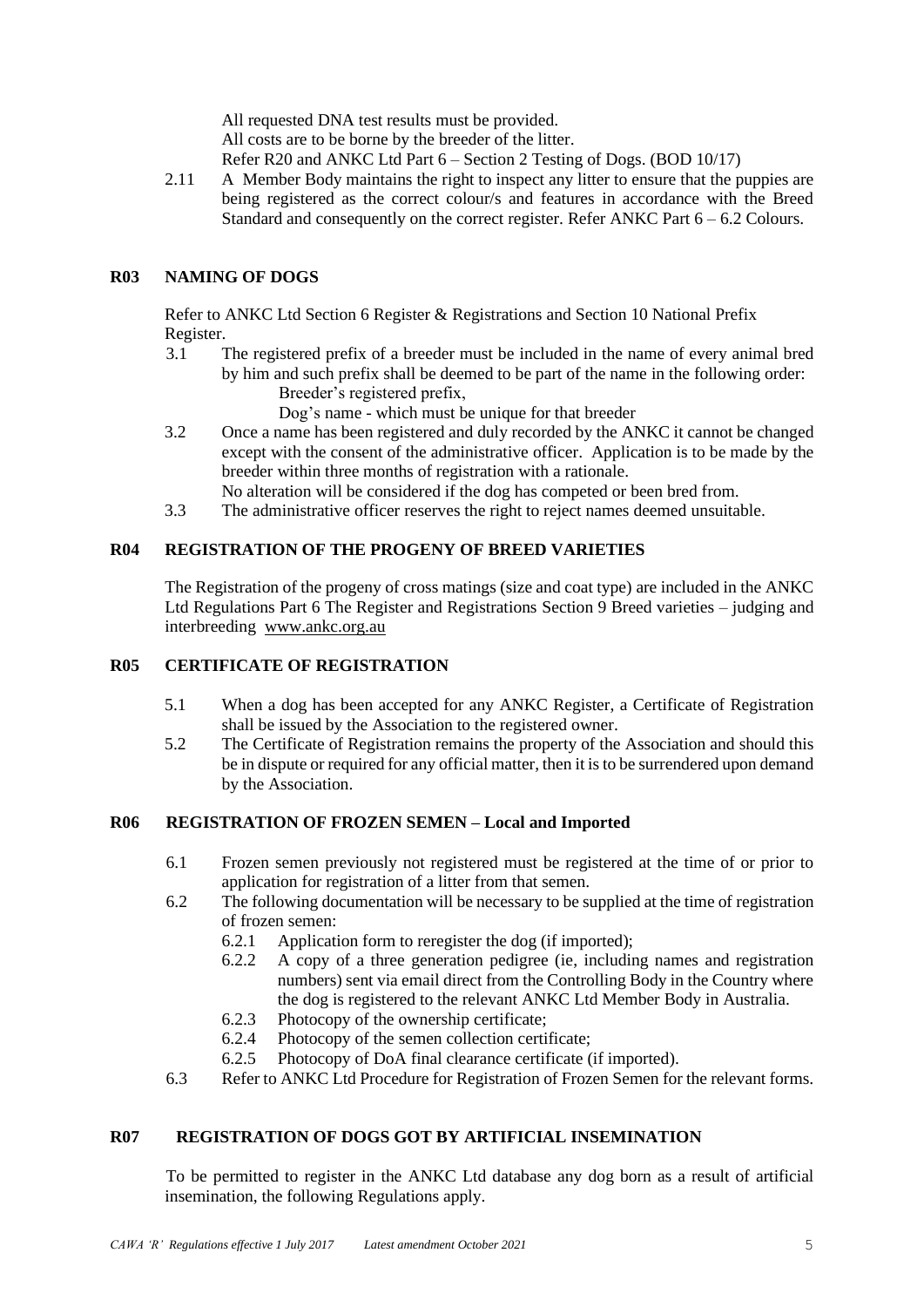A member using his own dog for the artificial insemination of his own bitches will be required to comply only with Regulation R6.1 - 6.3

- 7.1 Certificate of Use
	- (Form #3 refer ANKC Ltd Procedure for Frozen semen for the relevant forms)
	- 7.1.1 The owner of a bitch inseminated must obtain from the veterinary clinic a Certificate of Use form giving the name, semen registration number, microchip number of the dog from which the semen was taken, also the name, registration number and microchip number of the female and date of insemination. This certificate must be signed on behalf of the clinic by the Veterinary surgeon who inserted the semen.
	- 7.1.2 Whenever frozen semen is used, a copy of the Certificate of Use form is to be lodged within ten (10) days of insemination by either the owner of the semen, the owner of the inseminated bitch or the inseminating vet practice. (BOD 10/17)
- 7.2 The certificates for the supplying of semen and use and practise of artificial insemination shall be sent to the Association with the litter registration. Separate certificates are to be supplied for each supply of semen and use of same.
- 7.3 A person shall state on the Combined Mating Certificate, Litter Record and Registration Form that the progeny in question was a result of artificial insemination and give all the particulars required.
- 7.4 All dogs used to supply semen for artificial insemination must be registered in a Stud Book or Register recognised by the ANKC Ltd.

# <span id="page-5-0"></span>**R08 MULTIPLE SIRE LITTERS**

- 8.1 Any breeder who has either intentionally or unintentionally used multiple sires over a bitch must, when applying to register the resultant litter, provide DNA test results undertaken by an authorised collector and submit the following documents together with the appropriate Service Certificates and Application for Registration: (BOD 10/17)
	- 8.1.1 DNA Test certificate in respect of each of the sires used;
	- 8.1.2 DNA Test certificate in respect of the Dam of the litter;
	- 8.1.3 DNA Test certificates for each puppy in the litter. all required to be tested at the same time which will indicate who the sire is of each puppy; and
	- 8.1.4 a certificate given by a Veterinary Surgeon providing an interpretation of the results of the DNA Tests as to the correct parentage of the litter.
- 8.2 Registration of the litter concerned will be processed based on the results provided in the Veterinary Certificate.
- 8.3 All costs associated with obtaining the certificates required are to be borne by the breeder of the litter.
- 8.4 Any litter registration the result of a multiple sire mating will be considered to be one litter for the purposes of the dam's breeding record.

#### <span id="page-5-1"></span>**DOGS - RE-REGISTRATION**

#### <span id="page-5-2"></span>**R09 IMPORTED DOGS**

Refer ANKC Ltd regulations – Part 6 – Section 3

# **R10 REGISTRATION OF RACING GREYHOUNDS**

All Member Bodies shall recognise registrations issued by the recognised Greyhound Racing Authority within that State/Territory. Owners must complete a re-registration application signed by the Greyhound Racing Authority and accompanied by a copy of the Greyhound Identification Card or Pedigree.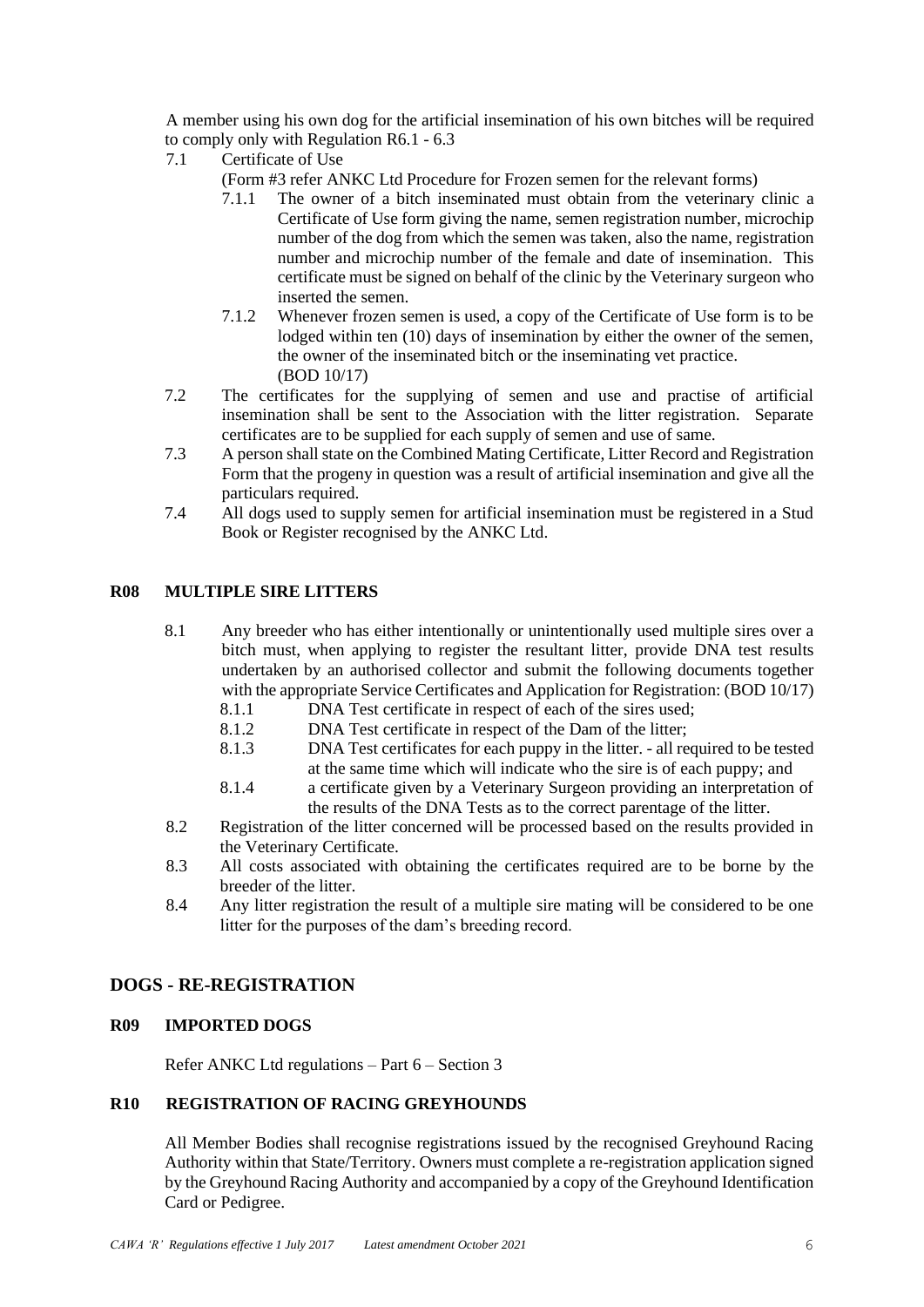# <span id="page-6-0"></span>**TRANSFERS AND EXPORT**

# <span id="page-6-1"></span>**R11 TRANSFERS**

- 11.1 All applications to transfer a dog must be submitted on the Association's form. A seller shall be responsible to transfer the ownership of a dog, when a dog is disposed. A completed transfer of ownership form to the new owner must be submitted by the seller to the Association within 90 days of change of ownership Where it is agreed by the parties that the dog is to remain in the registered ownership of the seller, then a Non-Transfer agreement must be submitted by the seller on the
- approved form within 90 days of change of ownership. 11.2 A dog subject to a Non-Transfer agreement shall not be transferred to any other party while an agreement is in effect.

A Non-Transfer Agreement can only be cancelled on written request from all parties.

- 11.3 Transfers shall be signed by all registered owners unless a signatory authority is lodged with the Association.
- 11.4 No dog will be transferred to any person normally resident outside Australia unless an Export Pedigree Application is submitted.
- 11.5 An unbroken line of ownership must be established by the submission of a signed transfer on each occasion that a registered dog is transferred. Where this line is broken, and a signed transfer cannot be obtained, the Administrative Officer may accept a statutory declaration as proof of transfer.
- 11.6. The seller shall be responsible for the completion and submission of the transfer form, including the name and address of the person to whom the dog is being transferred, and the date of transfer.
- 11.7 It is an offence to sign a blank transfer form, or to show an Australian address on a transfer form for a person normally resident outside Australia.
- 11.8. No dog shall be transferred while any registered owner is currently suspended, terminated or disqualified. **10/21**

# <span id="page-6-2"></span>**R12 LEASE OF A DOG**

- 12.1 The term of the lease of a dog shall be registered in the records of the Association.<br>12.2 If both parties are in agreement, a lease may be cancelled prior to the termination
- If both parties are in agreement, a lease may be cancelled prior to the termination date of that lease, for a fee.
- 12.3 Any dog that is on lease cannot be transferred to any other party or exported overseas.
- 12.4 Ownership of a dog on lease will revert to the original lessor. 09/02
- 12.5 The conditions of the lease of a dog may be registered in the records of the Association. Arbitration will not be entered into by the Council on any lease agreement.

# <span id="page-6-3"></span>**R13 TRANSFERS BETWEEN REGISTERS**

- 13.1 A dog may be transferred between the Main Register and Limited Register on written application to the administrative officer subject to the following conditions-
	- 13.1.1 A dog may be transferred from the Limited Register to the Main Register upon application in writing signed by the breeder and the registered owner of the dog.
	- 13.1.2 A dog may be transferred from the Main Register to the Limited Register, *on one occasion only*, upon application by the registered owner.

# <span id="page-6-4"></span>**R14 EXPORT OF DOGS**

For the purpose of this section – the registered owner does not include a lessee.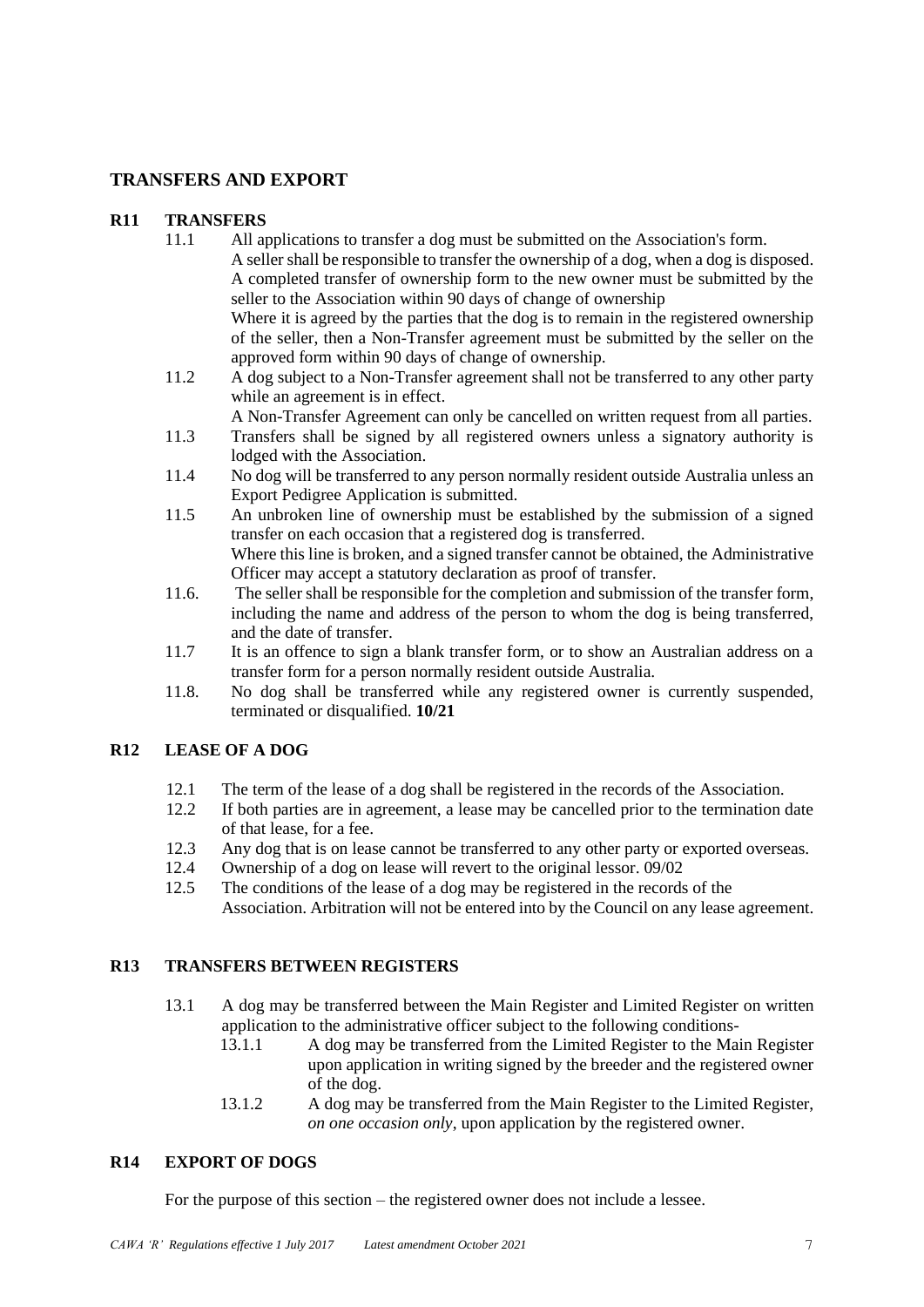- 14.1 Any person exporting a dog shall be an Ordinary Member of the Association.
- 14.2 A dog must be registered on the Main Register prior to export and shall not be exported except by the registered owner.
- 14.3 An Export Pedigree shall be provided for Main registered dog transferred to an overseas owner. The exporter is to complete all detail on the application for transfer and export pedigree. The address of the purchaser is to be the address to which the dog is exported.
- 14.4 Where a shipping agent is used, the registered owner remains liable for the requirements of the Regulations relating to Transfers and Exports.
- 14.5 Registered owners of dogs residing overseas can apply for an export pedigree. Dogs sold overseas as "pets" and for which documentation is subsequently sought are to be transferred and an export pedigree applied for by the exporter.

# <span id="page-7-0"></span>**AGREEMENTS**

# <span id="page-7-1"></span>**R15 NON-BREEDING AGREEMENT**

- 15.1 A dog registered on the Limited Register constitutes a non-breeding agreement.
- 15.2 A dog registered on the Main Register but with the annotation of "Not for breeding" constitutes a non-breeding agreement.
- 15.3 Non-breeding agreements lodged with the Association will be binding and failure to comply with an agreement will constitute a breach of the Regulations
- 15.4 The agreement is normally for the life of the dog but may be cancelled by the mutual agreement in writing of the current registered owner and the person who initiated the non-breeding agreement.
- 15.5 Any progeny conceived prior to the cancellation of the non-breeding agreement shall only be registered on the Limited Register with the notation 'never to be upgraded'. (Amended ANKC 10/17, 6.1 – effective 01/01/18)
- 15.6 No transfer of the dog shall be registered unless and until the new purchaser has executed an agreement in identical terms to the existing agreement.
- 15.7 Cancellation of the non-breeding agreement may only be effected with the written consent of the originator of the initial agreement.
- 15.8 The agreement and subsequent cancellation may only be made on the Association's official form and shall be subject to such fees as Council determines.
- 15.9 In the event of an originator of a non-breeding agreement being uncontactable, application including supporting evidence may be made to the Association for consideration. **(08/18)**

# <span id="page-7-2"></span>**DEFECTIVE ANIMALS**

#### <span id="page-7-3"></span>**R16 NON-CONFORMING DOGS**

The Main Register of the Association shall not include: -

- 16.1 Dogs that are totally blind or totally deaf; the owner may apply to be allowed to breed with the dog providing that Veterinary Certificates from two (2) qualified Veterinary physicians is presented to the Association certifying that the deafness or blindness cannot be considered to be in any way hereditary.
	- 16.1.1 Any dog for which veterinary proof cannot be provided for must be transferred to the Limited Register and marked "Never to be Upgraded".
- 16.2 Male dogs that have been castrated or bitches that have been spayed can be transferred to the Main Register – Neuter.
- 16.3 Any male dog, which is not physically entire as, defined in Regulation R17 except: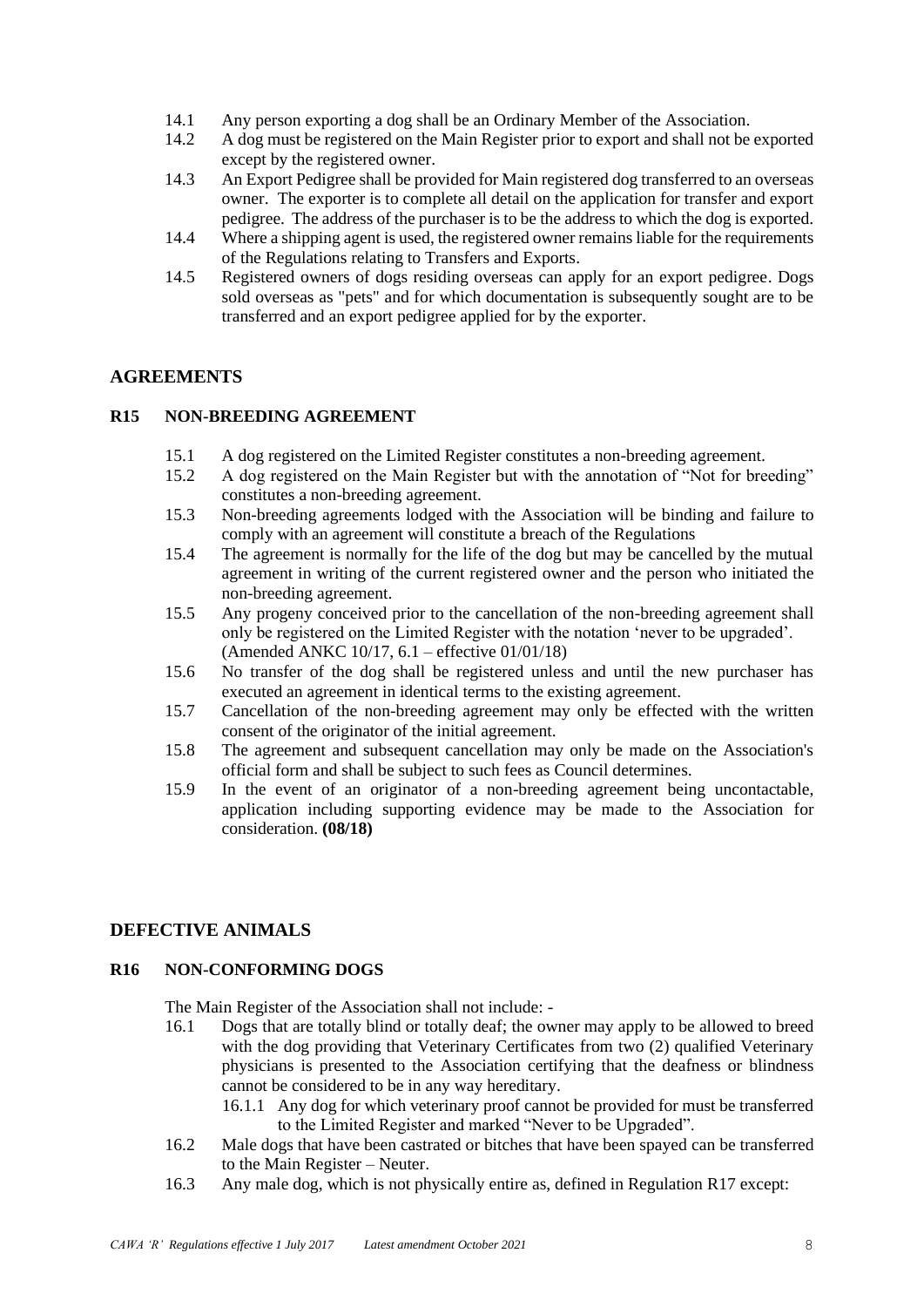16.3.1 Where a dog has had one testicle removed for any reason which cannot be considered hereditary, the owner may apply to be allowed to show and/or breed with the dog providing that a Veterinary Certificate is presented to the Association certifying the exact reason for the said dog having had a testicle removed and that the cause for its removal cannot be considered to be in any way hereditary and that the remaining testicle is normal in terms of Regulation R<sub>17.1</sub>.

#### <span id="page-8-0"></span>**R17 NON ENTIRE DOGS**

- 17.1 Definition: An entire dog is one, which has two apparently normal testicles, relatively even in shape size and texture, visibly descended in the scrotum.
- 17.2 Main Register dogs over the age of twelve months, which are not physically entire, shall be transferred to the Main Register - Neuter or Limited Register.
- 17.3 Notification of Non Entire Dogs The owner of any Main Register dog, which is not entire after the age of twelve months, shall immediately advise the Association of the defect. **(08/20)**

#### **R18 CROPPED EARS**

Refer to ANKC Part 5 – Section 9 – 9.6 to 9.11. **(08/14)**

# <span id="page-8-1"></span>**IDENTIFICATION OF DOGS**

#### <span id="page-8-2"></span>**R19 MICROCHIPPING**

- 19.1 All dogs whelped in Australia must be microchipped prior to registration on the ANKC Ltd's Register.
	- 19.1.1 It is the responsibility of the breeder to ensure that the microchip details of the puppy are recorded on a recognised National Registry within Australia. (ANKC  $10/13 - 6.5.1$
	- 19.1.2 Transfer of the microchip details to the new owner are the responsibility of the vendor in accordance with The Dog Act.
- 19.2 Any dog, which is the subject of any application, must have its microchip number recorded on the ANKC Ltd database prior to the application being processed.
- 19.3 Microchipping Hereditary Diseases
	- 19.3.1 All dogs shall be identified by a microchip prior to any testing for any hereditary diseases.
	- 19.3.2 Where a hip/elbow dysplasia X-ray and/or genetic testing of any description is required, a confirmation of the microchip number is to be provided and included on any documentation for identification purposes.

#### <span id="page-8-3"></span>**R20 DNA TESTING OF DOGS**

- 20.1 Where the Administrative Officer, Governing Council, Appeals Board or Protests and Disputes Tribunal forms the view that the identification or parentage of a litter or progeny is disputed or uncertain they may direct that DNA testing be carried out.
- 20.2 Where a member seeks a direction by the Council, Appeals Board or Protests and Disputes Tribunal that there be DNA testing carried out in respect of a litter or progeny that member shall:
	- 20.2.1 notify CAWA in writing that DNA testing in respect of a particular litter or progeny is requested and state the reasons for requesting the test;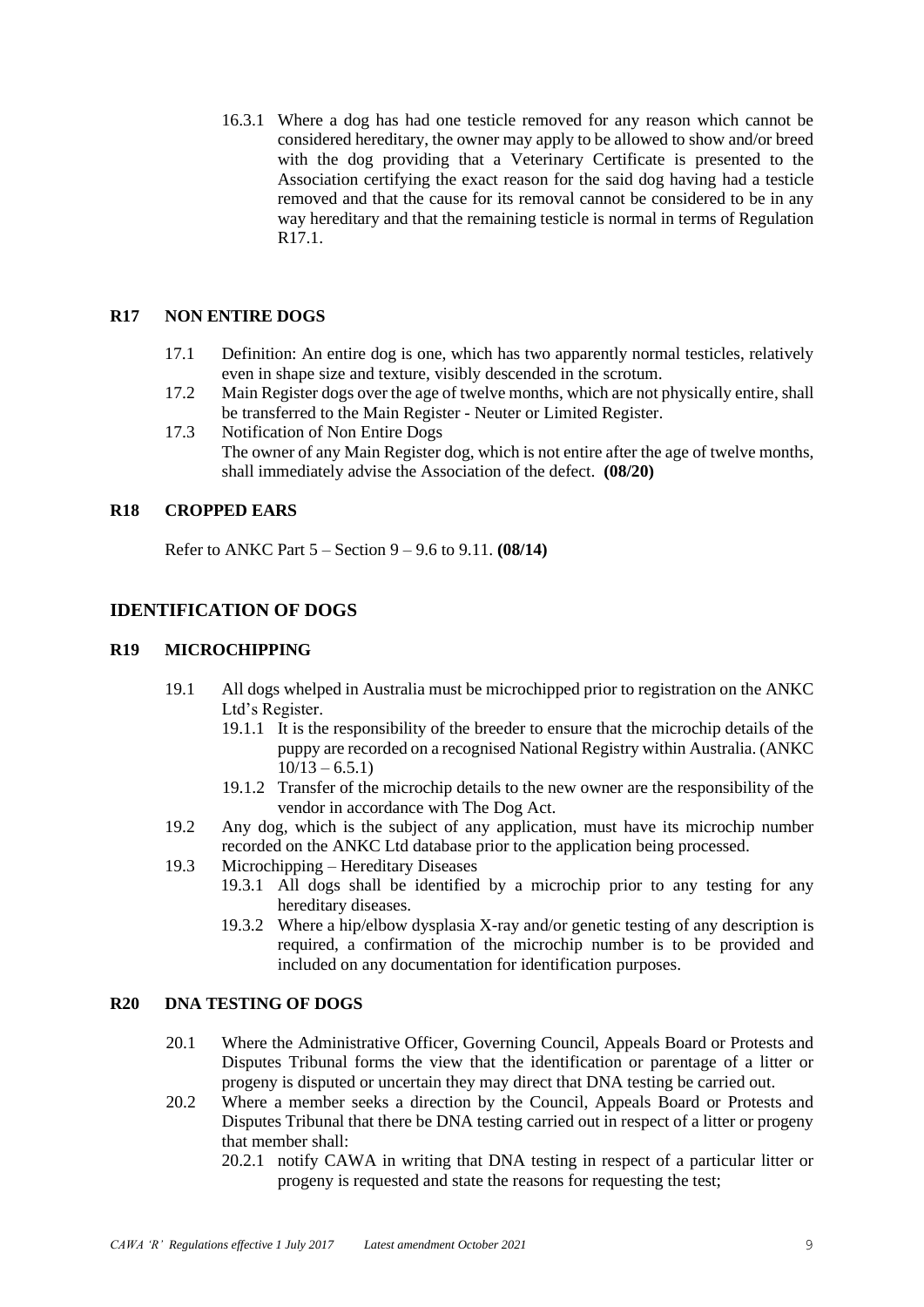- 20.2.2 notify the owner of the litter or progeny in writing that DNA testing in respect of their litter or progeny is requested and state the reasons for requesting the test;
- 20.2.3 notify the owner of the dam of the litter or progeny in writing that DNA testing in respect of the particular litter or progeny is requested and state the reasons for requesting the test;
- 20.2.4 notify the owner of the sire of the litter or progeny in writing that DNA testing in respect of the particular litter or progeny is requested and state the reasons for requesting the test; and
- 20.2.5 prior to the testing being carried out pay to the Association the cost of the testing.
- 20.3 Not less than 14 days after receipt of a request in writing for DNA testing and confirmation of the notifications referred to in regulation R20.2.2, R20.2.3 and R20.2.4 the Council, Appeals Board or Protests and Disputes Tribunal may make directions for the DNA testing of a disputed or uncertain litter or progeny.
- 20.4 In all circumstances where DNA testing is directed by the Council, Appeals Board or Protests and Disputes Tribunal the owner of the disputed or uncertain litter or progeny, the owner of sire of the litter or progeny and the owner of the dam of the litter or progeny shall be notified in writing by the CAWA of the conditions under which the DNA testing shall be carried out.
- 20.5 Upon receipt of the results of the DNA testing the Council, Appeals Board or Protests and Disputes Tribunal shall:

20.5.1 direct who is to pay the cost of the DNA testing; and

20.5.2 direct what action is to be taken in regard to registration of the progeny or litter.

- 20.6 Failure to comply with a direction of the Council, Appeals Board or Protests and Disputes Tribunal pursuant to this regulation will constitute an offence under these Regulations.
- 20.7 Any dog whose identification is in dispute shall not be registered, or if registered shall be suspended until DNA tests have been completed.

# <span id="page-9-0"></span>**DEFECTIVE ANIMALS - Reports**

# <span id="page-9-1"></span>**R21 NON ENTIRE DOGS**

- 21.1 All dogs over the age of six months, which are not physically entire shall be reported in accordance with the following procedures:
	- 21.1.1 All dogs over the age of six months which are not physically entire shall be reported at any sanctioned event by the judge or vetting officer immediately to the Chief Steward by marking and signing the Judging Slip to that effect. The Chief Steward shall advise the exhibitor and with the agreement of the exhibitor, arrange to have the dog re-examined at the conclusion of judging.
	- 21.1.2 At the conclusion of judging the judge shall, in the presence of the Chief Steward and the handler, re-examine the dog and confirm the status of the entirety of the dog. Should the dog be found to be entire at this examination then the Chief Steward will report the incident, which should be noted, but no change to placings shall be made. Should the dog be confirmed as not being entire then the dog shall be reported in the Chief Steward's Report for appropriate action.
- 21.2 On receipt of such report the Association shall notify the owner by Certified Mail that:-
	- 21.2.1 The dog has been reported as being defective and state the reason.
		- 21.2.2 The dog will be transferred to the Main Register Neuter or Limited Register 28 days after the date of mailing of this notice unless an objection is received in writing.
		- 21.2.3 The objection is to include a Certificate of Entirety from the Department of Veterinary Studies, Murdoch University, obtained at the owner's expense,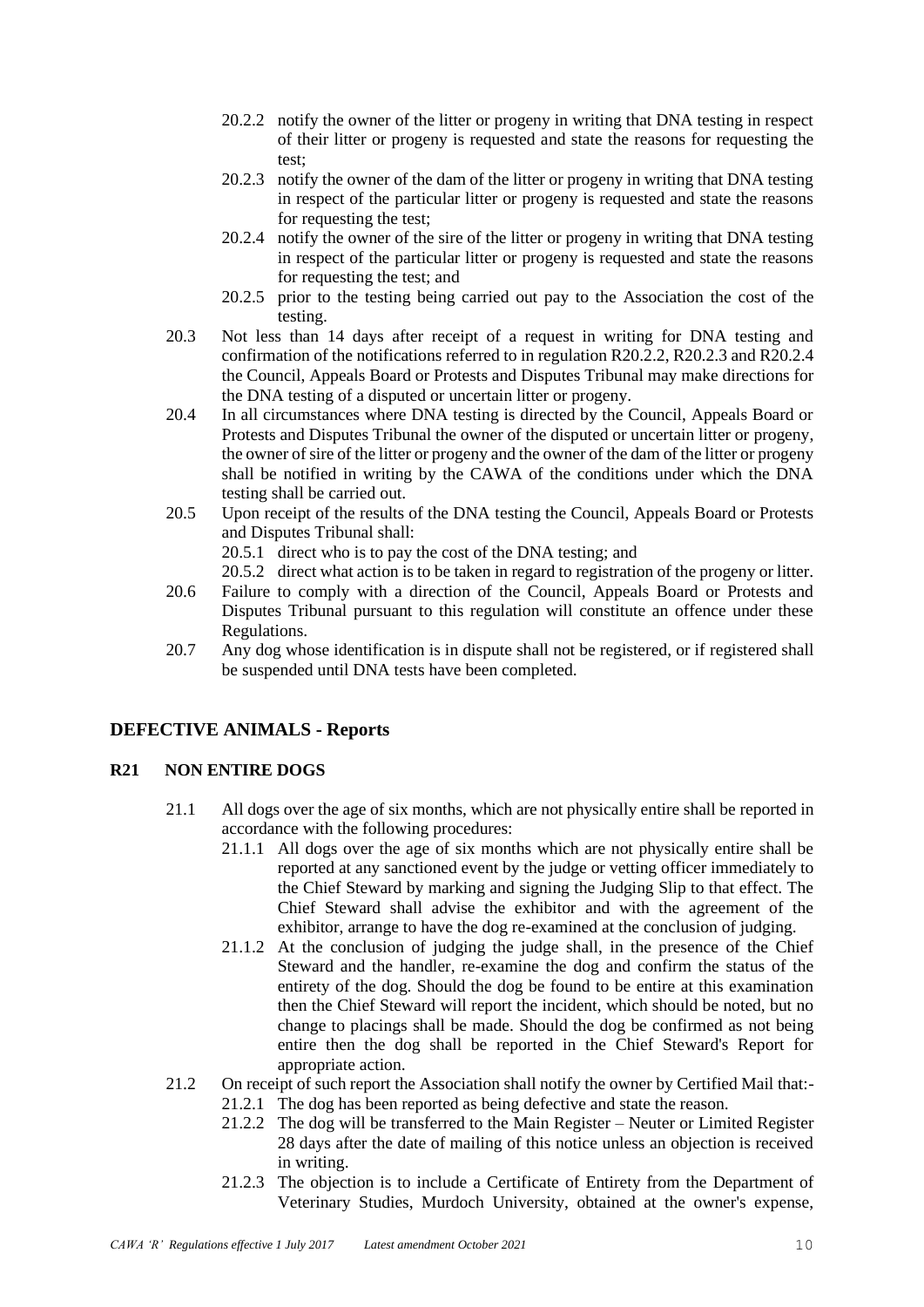stating that the dog is physically entire as defined in Regulation R17.1, taking into account the age, size and breed of the dog, and there are no signs of any surgical or other artificial interference which is calculated to deceive or is capable of deceiving.<br>21.2.3.1 The C

- The Certificate of Entirety must positively identify the dog in question, by way of microchip number
- 21.2.4 No further progeny sired by the dog shall be registered unless and until the dog is certified entire as required in Regulation R21.2 above.
	- 21.2.4.1 Any dog under 12 months of age, which has been transferred in accordance with Regulation R21.2.2 above, may be reinstated on receipt of a certificate of entirety as laid down in Regulations R21.2.3 above.
	- 21.2.4.2 No dog over the age of 12 months who has been transferred under this regulation may be reinstated.
- 21.2.5 Should the owner of the dog not object or should the objection not be upheld by Governing Council then the dog shall remain on the Main register – Neuter or Limited Register .
- 21.2.6 Should the objection be upheld the veterinary fees may be claimed from the Association.

# <span id="page-10-0"></span>**R22 DEAFNESS**

- 22.1 Where there is sufficient cause to suspect a dog of being deaf the Association shall notify the owner by Certified Mail that the dog has been reported as being deaf, state the supporting evidence and advise that the dog's registration will be suspended forthwith until the requirements of the following paragraph are complied with.
- 22.2 The dog will be transferred to the Limited Register 28 days after the date of mailing of this notice unless an objection is received in writing accompanied by a certificate from the Department of Veterinary Studies, Murdoch University, obtained at the owner's expense, stating that the dog has passed the Baer Test for deafness, and is not considered to be deaf in terms of this regulation.

# <span id="page-10-1"></span>**R23 DEREGISTRATION OF A DOG**

Deregistration of a dog means that the dog shall be removed from the appropriate register.

- 23.1 The dog may not enter any sanctioned event conducted under the auspices of the Association.
- 23.2 Progeny of the dog may not be registered in the Association's purebred register.

#### <span id="page-10-2"></span>**R24 BREEDER TO KEEP RECORDS**

- 24.1 Each breeder must keep a proper written record of his breeding operations in English, such record to include:
	- 24.1.1 registered name and number of each parent;
	- 24.1.2 date of mating;
	- 24.1.3 date of birth;
	- 24.1.4 number born in litter;
	- 24.1.5 name and number of puppies males and females;
	- 24.1.6 microchip numbers of all puppies;
	- 24.1.7 to whom each puppy is sold and date of sale; and
	- 24.1.8 puppy sales receipts